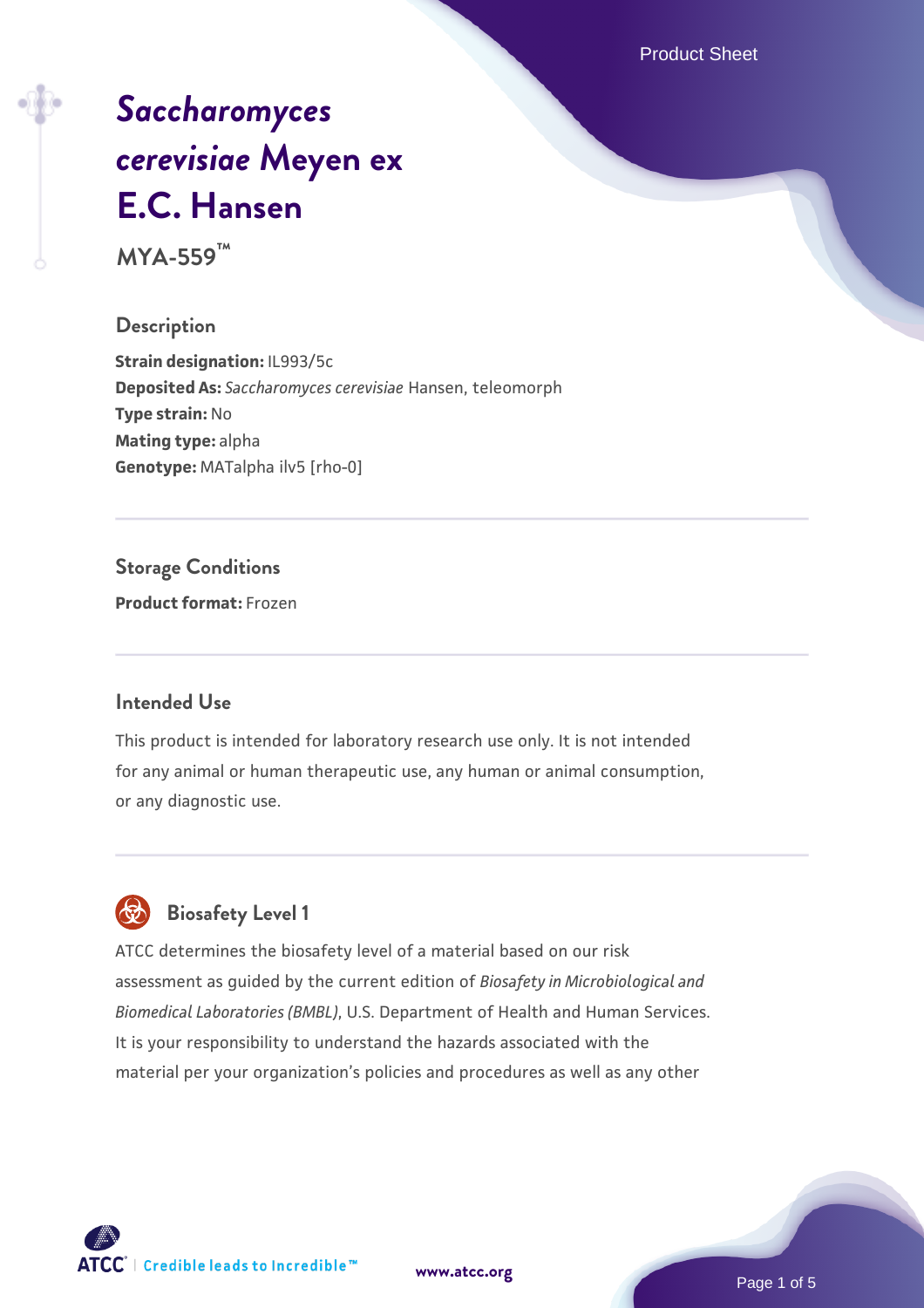applicable regulations as enforced by your local or national agencies.

ATCC highly recommends that appropriate personal protective equipment is always used when handling vials. For cultures that require storage in liquid nitrogen, it is important to note that some vials may leak when submersed in liquid nitrogen and will slowly fill with liquid nitrogen. Upon thawing, the conversion of the liquid nitrogen back to its gas phase may result in the vial exploding or blowing off its cap with dangerous force creating flying debris. Unless necessary, ATCC recommends that these cultures be stored in the vapor phase of liquid nitrogen rather than submersed in liquid nitrogen.

# **Certificate of Analysis**

For batch-specific test results, refer to the applicable certificate of analysis that can be found at www.atcc.org.

#### **Growth Conditions**

**Medium:**  [ATCC Medium 1245: YEPD](https://www.atcc.org/-/media/product-assets/documents/microbial-media-formulations/1/2/4/5/atcc-medium-1245.pdf?rev=705ca55d1b6f490a808a965d5c072196) **Temperature:** 25°C

#### **Notes**

Additional information on this culture is available on the ATCC web site at www.atcc.org.



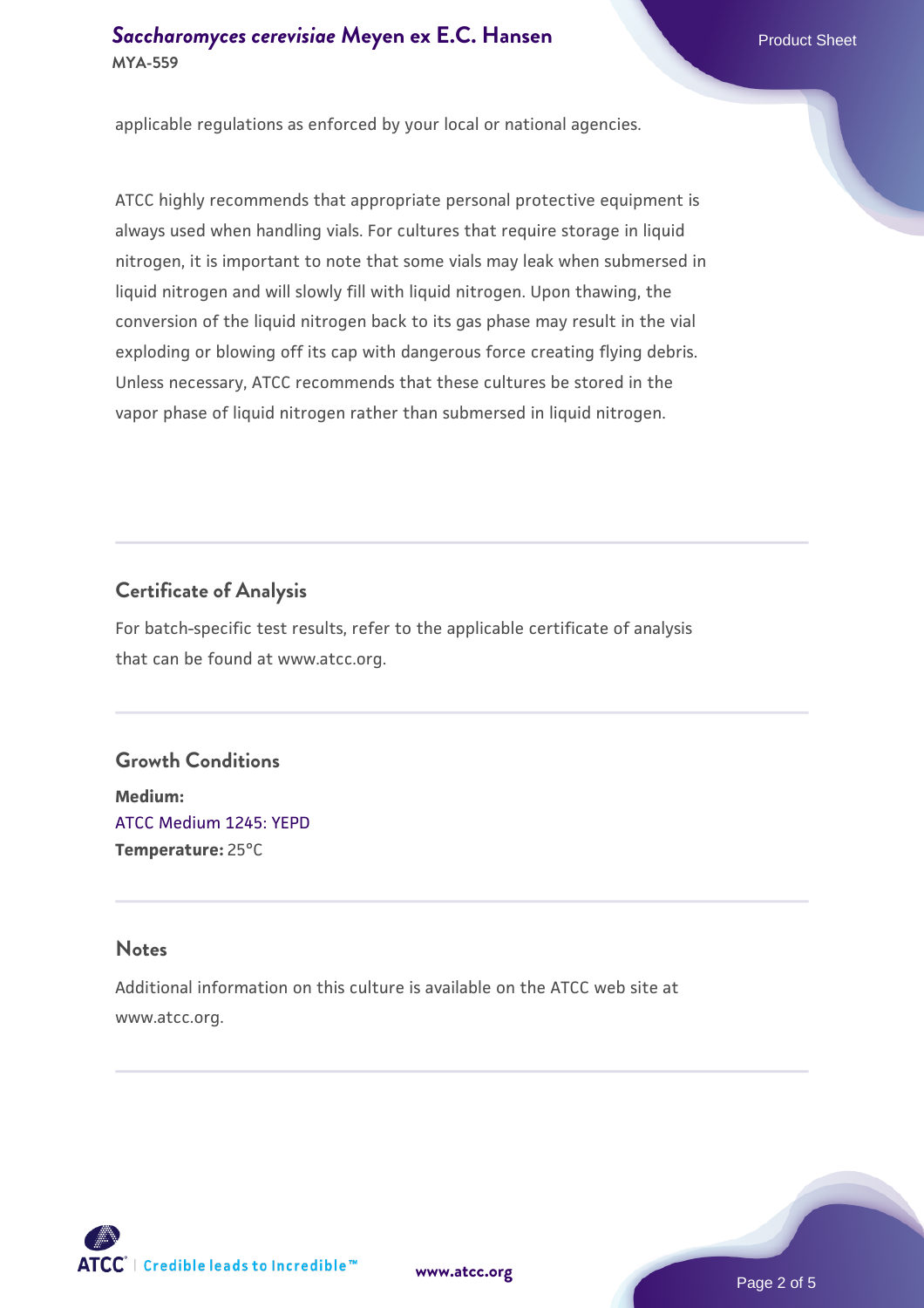# **Material Citation**

If use of this material results in a scientific publication, please cite the material in the following manner: *Saccharomyces cerevisiae* Meyen ex E.C. Hansen (ATCC MYA-559)

#### **References**

References and other information relating to this material are available at www.atcc.org.

# **Warranty**

The product is provided 'AS IS' and the viability of ATCC® products is warranted for 30 days from the date of shipment, provided that the customer has stored and handled the product according to the information included on the product information sheet, website, and Certificate of Analysis. For living cultures, ATCC lists the media formulation and reagents that have been found to be effective for the product. While other unspecified media and reagents may also produce satisfactory results, a change in the ATCC and/or depositor-recommended protocols may affect the recovery, growth, and/or function of the product. If an alternative medium formulation or reagent is used, the ATCC warranty for viability is no longer valid. Except as expressly set forth herein, no other warranties of any kind are provided, express or implied, including, but not limited to, any implied warranties of merchantability, fitness for a particular purpose, manufacture according to cGMP standards, typicality, safety, accuracy, and/or noninfringement.

#### **Disclaimers**



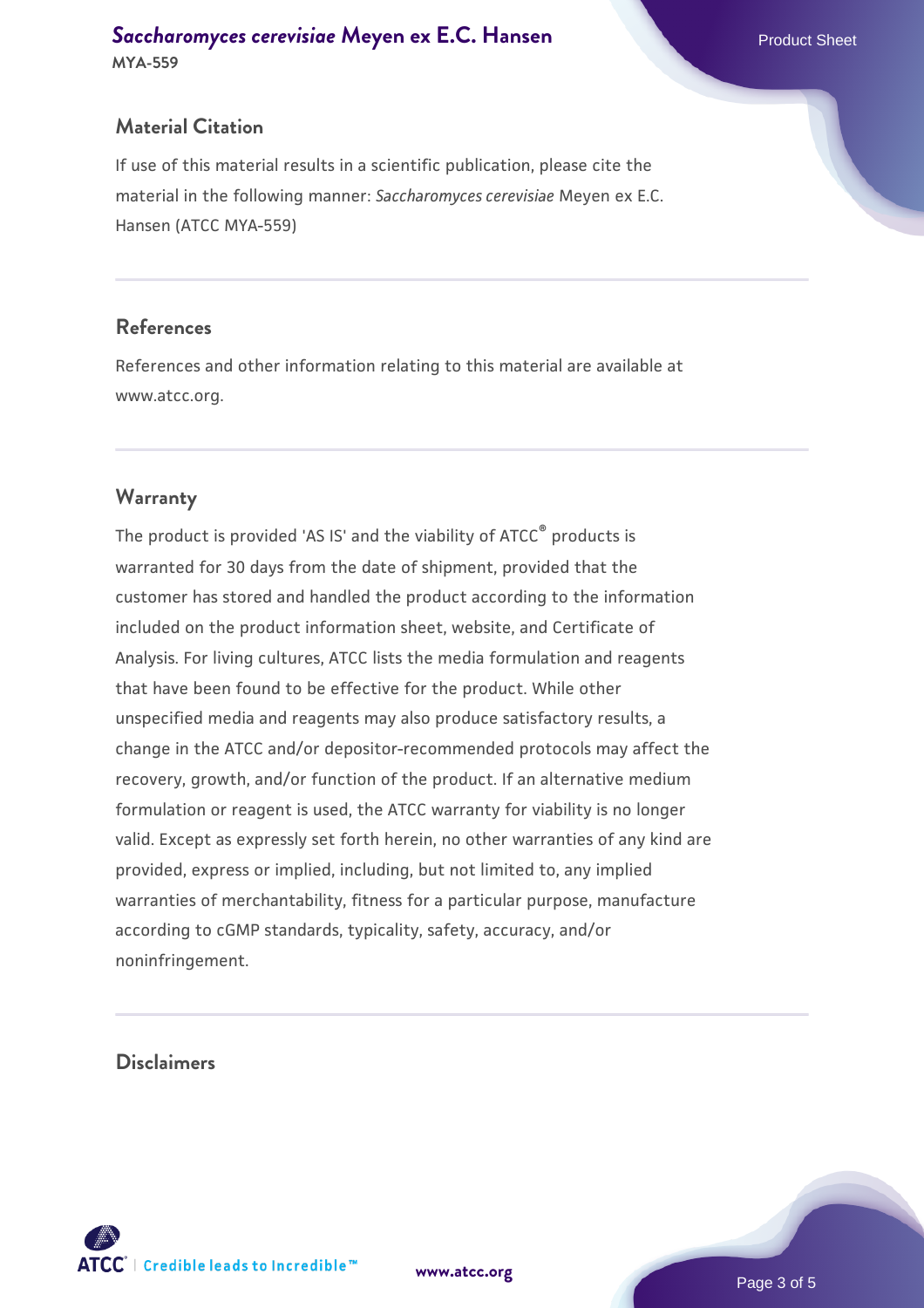This product is intended for laboratory research use only. It is not intended for any animal or human therapeutic use, any human or animal consumption, or any diagnostic use. Any proposed commercial use is prohibited without a license from ATCC.

While ATCC uses reasonable efforts to include accurate and up-to-date information on this product sheet, ATCC makes no warranties or representations as to its accuracy. Citations from scientific literature and patents are provided for informational purposes only. ATCC does not warrant that such information has been confirmed to be accurate or complete and the customer bears the sole responsibility of confirming the accuracy and completeness of any such information.

This product is sent on the condition that the customer is responsible for and assumes all risk and responsibility in connection with the receipt, handling, storage, disposal, and use of the ATCC product including without limitation taking all appropriate safety and handling precautions to minimize health or environmental risk. As a condition of receiving the material, the customer agrees that any activity undertaken with the ATCC product and any progeny or modifications will be conducted in compliance with all applicable laws, regulations, and guidelines. This product is provided 'AS IS' with no representations or warranties whatsoever except as expressly set forth herein and in no event shall ATCC, its parents, subsidiaries, directors, officers, agents, employees, assigns, successors, and affiliates be liable for indirect, special, incidental, or consequential damages of any kind in connection with or arising out of the customer's use of the product. While reasonable effort is made to ensure authenticity and reliability of materials on deposit, ATCC is not liable for damages arising from the misidentification or misrepresentation of such materials.

Please see the material transfer agreement (MTA) for further details regarding the use of this product. The MTA is available at www.atcc.org.

# **Copyright and Trademark Information**

© ATCC 2021. All rights reserved.